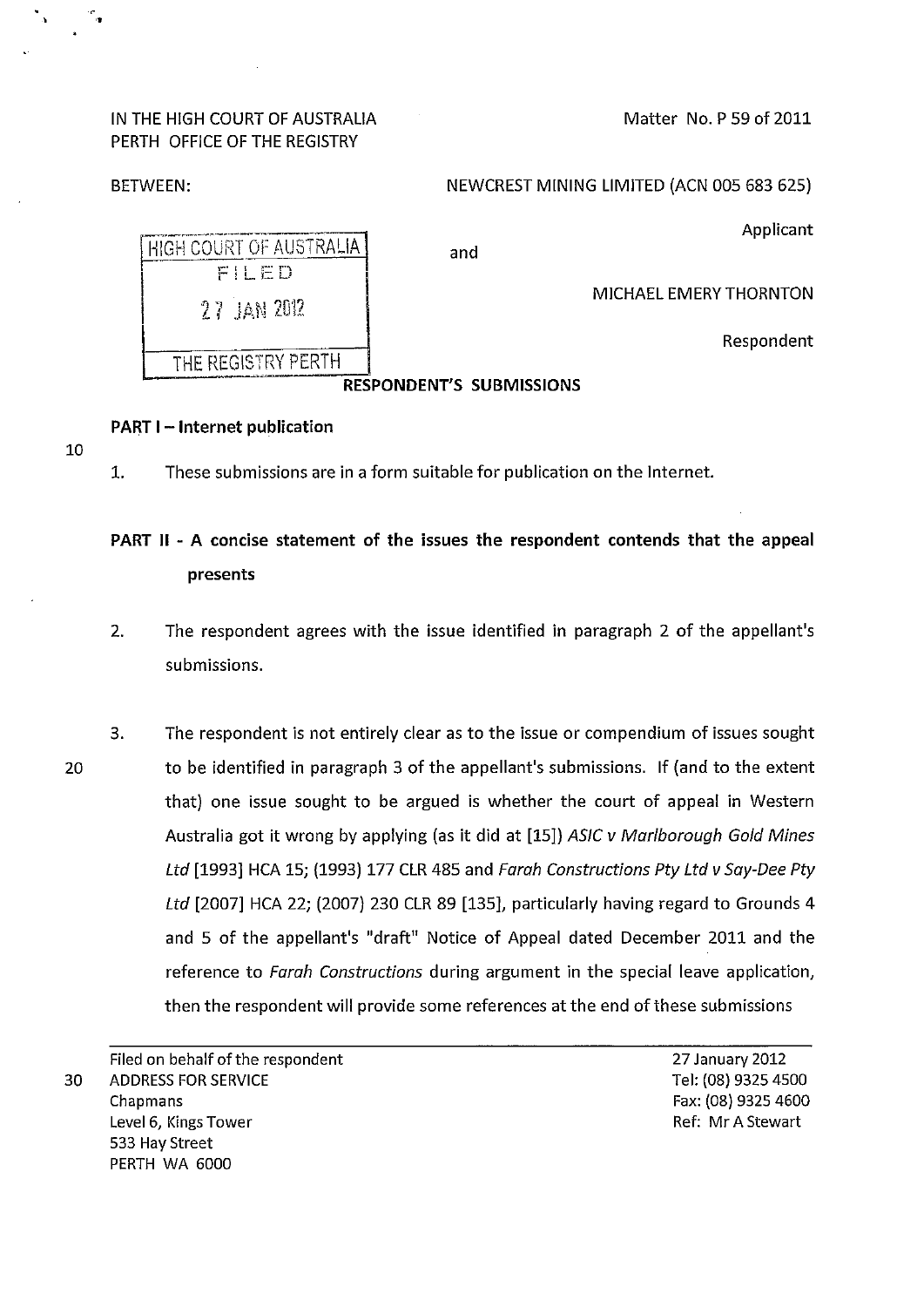relevant to that perceived issue (despite noting at the same that the appellant's written submissions do not address either ASIC v Marlborough Gold Mines, nor Farah Constructions).

#### PART III - Section 78B of the Judiciary Act 1903 (Cth)

4. The respondent has considered whether s.78B notice should be given but says that no such notice is necessary.

#### PART IV- Statement of contested material facts

- 10' 5. There is a conflict between paragraph 6 of the appellant's submissions and the third entry in the appellant's chronology. The correct position is that the writ against Simon Engineering was both prepared and filed by SRB Legal, the solicitors for Simon Engineering (borrowing the name of the respondent's solicitors) in May 2007 and in pursuance of the agreement struck at the informal settlement conference in May 2007.
	- 6. As to paragraph 7 of the appellant's submissions, the full consent judgment is included in the appeal book.

#### 20 PART V- Applicable constitutional provisions, statutes and regulations

7. In addition to those identified by the appellant: Sections 3, 18 & 19(2)(f), Interpretation Act 1984 (WA); Parliamentary Debates (Second Reading Speech, WA Legislative Assembly), 25 September 1947, at page 951; s.37, Civil Liability Act 2002 (NSW); s.5AM, Civil Liability Act (WA).

PART VI - Respondent's answering argument

30

8. Notwithstanding paragraphs 15 & 18 of the appellant's submissions and the judicial gloom surrounding the construction of the section, the approach of McColl JA in Nau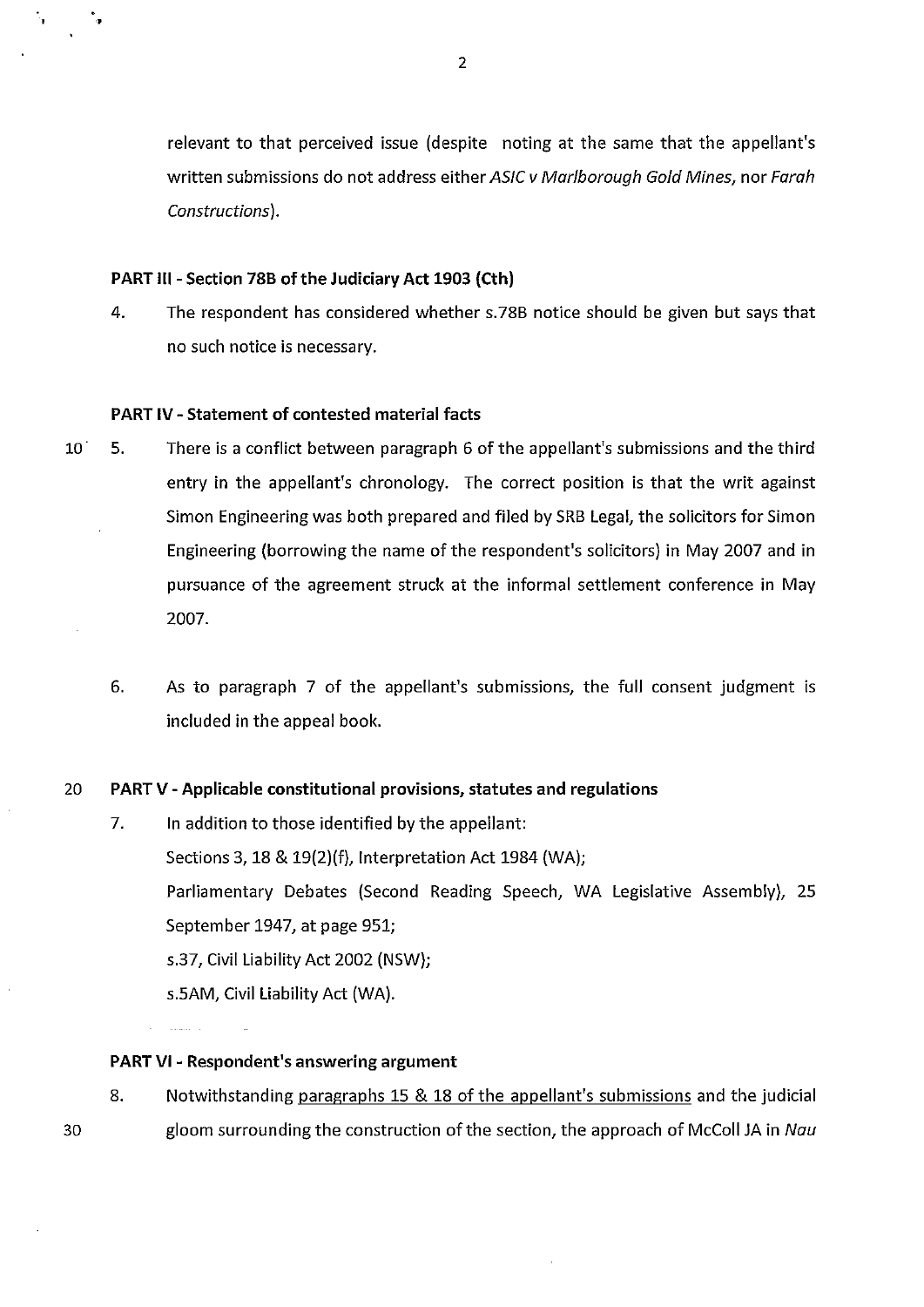v Kemp at 694 [21]- 695 [22], to the task of interpreting meaning and constructing the effect of s.7{1)(b), is the correct approach.

- 9. Contrary to paragraph 19 of the appellant's submissions:
	- (a) the decisions of both intermediate appellate courts (in WA and NSW) would not deprive the enforceability or effect of a consent judgment: see also Campbell JA at 733 [205]- 734 [206];
	- {b) the conclusion below is sound both at a textual and purposive level, and is specifically supported also by reference to extrinsic material. Furthermore, s.7{1)(a) and s.7{1)(c) have different functions and are directed towards different subject matter - "that damage" as it appears in each of the subsections refers to the "damage... suffered by any person as a result of a tort" in the opening words of s.7{1);
	- (c) During the second reading speech that introduced the WA provision, the relevant Minister (the Attorney General) referred to the determination of "actual damage" suffered by a claimant - Parliamentary Debates {Second Reading Speech, WA Legislative Assembly), 25 September 1947, at page 951. That, (i.e. the determination of actual damage), it is submitted, can only be ascertained by judicial deliberation. That interpretation, it is submitted, is also entirely consistent with modern proportionate liability statutes, of which legislative cognisance was also taken in the amendment to the section made in 2003 {by the addition in 2003, of the words "Subject to Part 1F of the Civil Liability Act 2002" in the opening words of the section) - see s.5AM, Civil Liability Act {WA); s.37, Civil Liability Act 2002 {NSW).
- 10. As to paragraph 20 of the appellant's submissions, Campbell JA at 730 [191]-[193] did not rely upon and in fact distinguished Baxter  $\nu$  Obacelo Pty Ltd (2001) 205 CLR 635. Nevertheless it was proper to at least reflect upon an approach to construction in a way which recognised judicial undercurrents at the highest level of the judicial hierarchy: Campbell JA at 738 [226]-[228].

10

•

20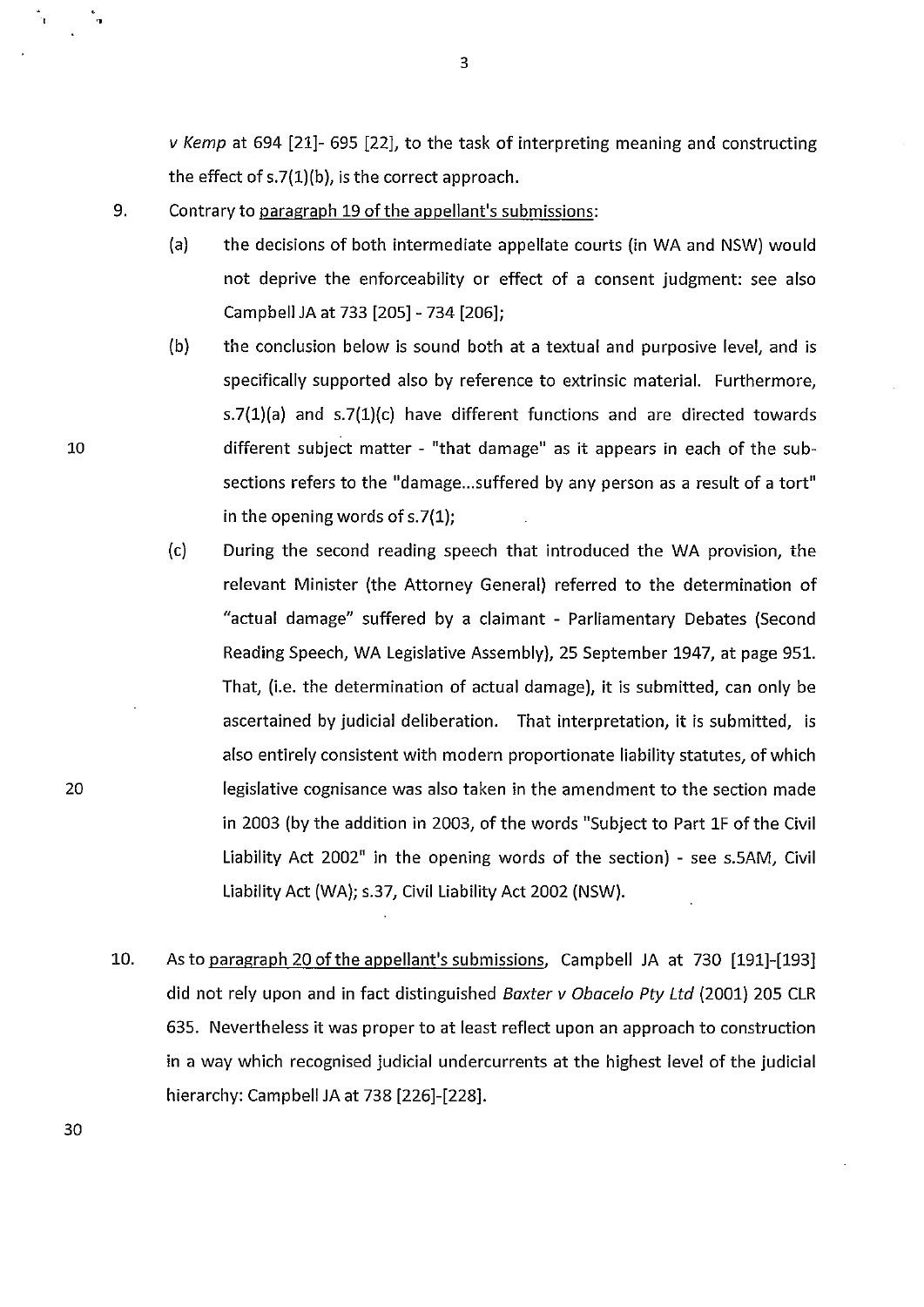- 11. As to the alleged mischief mentioned in paragraph 22 of the appellant's submissions:
	- (a) the same or a similar criticism can be levelled against the proportionate liability provisions of the various Civil Liability Acts across Australia. Yet that is what modern Australian legislatures see fit to promote - namely, a proper distribution of tortfeasor accountability for losses inflicted (as least in the area of pure economic loss). Bringing tortfeasors to account is what also underlay the very enactment of s.7(1)(a) in 1947;
	- (b) the construction in the intermediate appellate courts below also promotes the settlement of disputes, inasmuch as the contrary proposition (as advanced by the appellant) would discourage settlements by plaintiffs against any single tortfeasors. The construction contended for by the appellant would also encourage some concurrent tortfeasors to "hold out" in negotiations or take unreasonable stances, in the knowledge that they could escape proper accountability;
	- (c) the construction contended for by the appellant would also lengthen the duration and complexity of trials (by compelling a plaintiff to proceed to trial against all concurrent tortfeasors- even those who take a reasonable stance in settlement negotiations);
	- (d) the costs sanction in  $s.7(1)(b)$  and practical dimunition of settlement funds derived from the first settlement should a plaintiff take a "scatter gun approach to litigation" makes such a fear unrealistic;
	- (e) the reference to plaintiffs *"improving* their position with each defendant" overlooks the function of tort law (which is corrective justice, restoration of the status quo ante and the avoidance of windfall gains) - a plaintiff is never enriched by being the victim of a tort.
- 12. As to paragraphs 24, 32 & 33 of the appellant's submissions, it is important to approach the task of statutory interpretation not just textually, but also contextually. References to other decided cases for textual assistance only is of little help, especially since all justices in the intermediate appellate courts below did specifically

20

10

٠.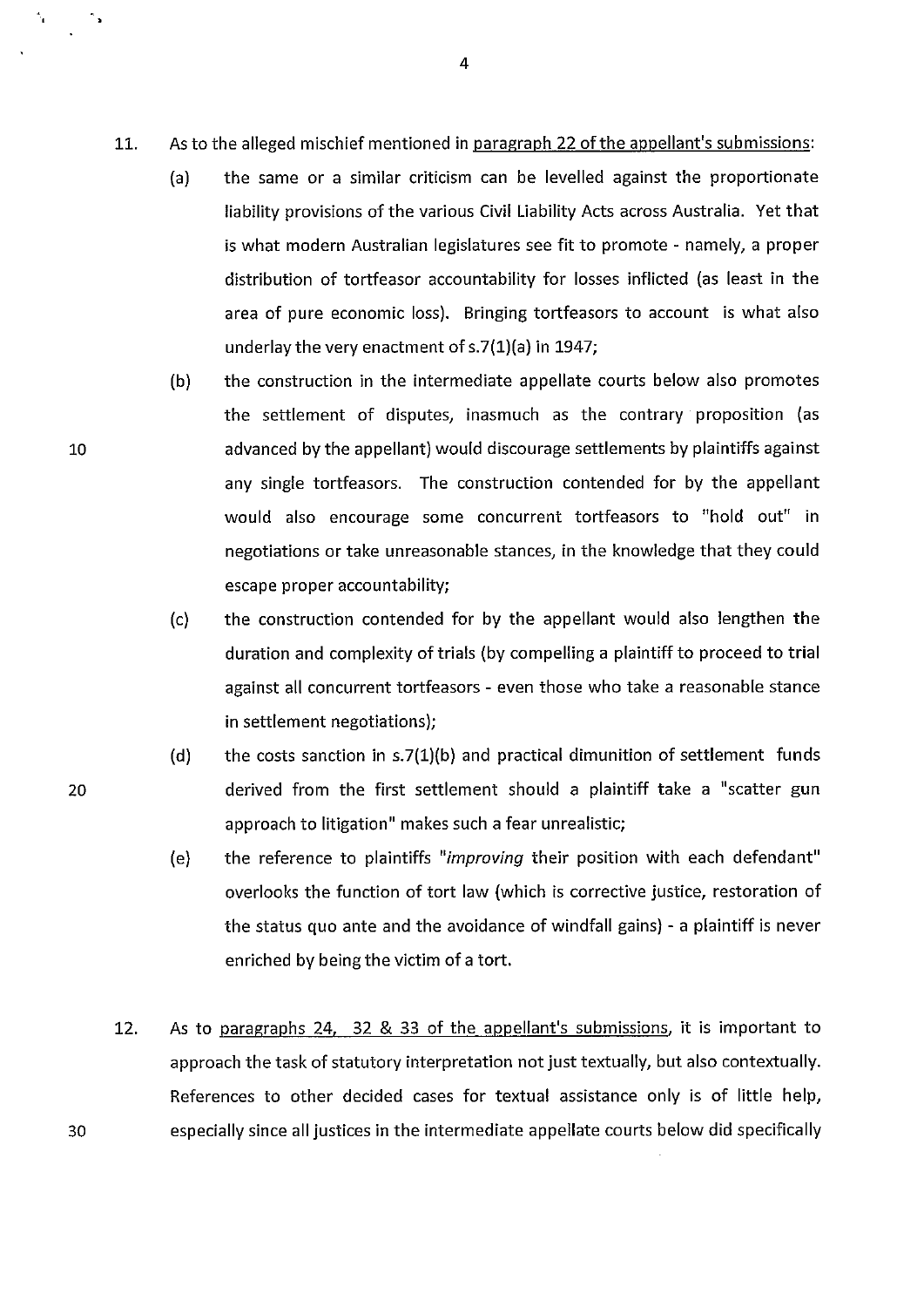consider the textual alternatives ascribable to the relevant words "damages awarded".

#### 13. As to paragraphs 21, 25 & 34 of the appellant's submissions:

- (a) the interpretation contended for by the appellant would not be curative of the mischief complained of. Take for instance a situation where an injured plaintiff first enters consent judgment against his employer (D1) for say \$x, but only recovers say  $$(x - 200,000)$ , and then proceeds to sue a concurrent tortfeasor (D2) in respect of that same damage, with or without D1's knowledge. Assume that the interpretation of  $s.7(1)(b)$  contended for by the appellant is correct with the result that the plaintiff can only theoretically recover at best \$200,000 from D2. But assume that in fact the action against D2 is then (confidentially or otherwise) dismissed by consent without any payment to the plaintiff, and that D1 later seeks contribution from D2 for a portion of the sum that D1 has actually paid out [i.e. a portion of the  $\zeta(x -$ 200,000)]. D2 would still be able to rely upon James Hardie & Co Pty Ltd v Seltsam Pty Ltd (1998) 196 CLR 53 as an absolute defence to those contribution proceedings: Amaca Pty Ltd v New South Wales (2003) 199 ALR 596 at 600 [17]. The greater the nominal amount assigned to " $x$ ", the greater will be the perceived monetary injustice to D1. This outcome is not a function or consequence of Nau v Kemp and it is therefore not a logical argument in support of interference with Nau v Kemp;
- (b) It is neither necessary nor appropriate to consider or reconsider the correctness of James Hardie v Seltsam in this appeal;
- (c) McColl JA was, at 704 [75], inclined to take the "better view" not the only view open (as were all other intermediate appellate court justices who sat on, or subsequently reflected upon the correctness of Nau). It is open to the legislature to intervene if it believes that its (sometimes obscure) intentions in this area have been misconstrued by unanimities across two intermediate appellate courts;

10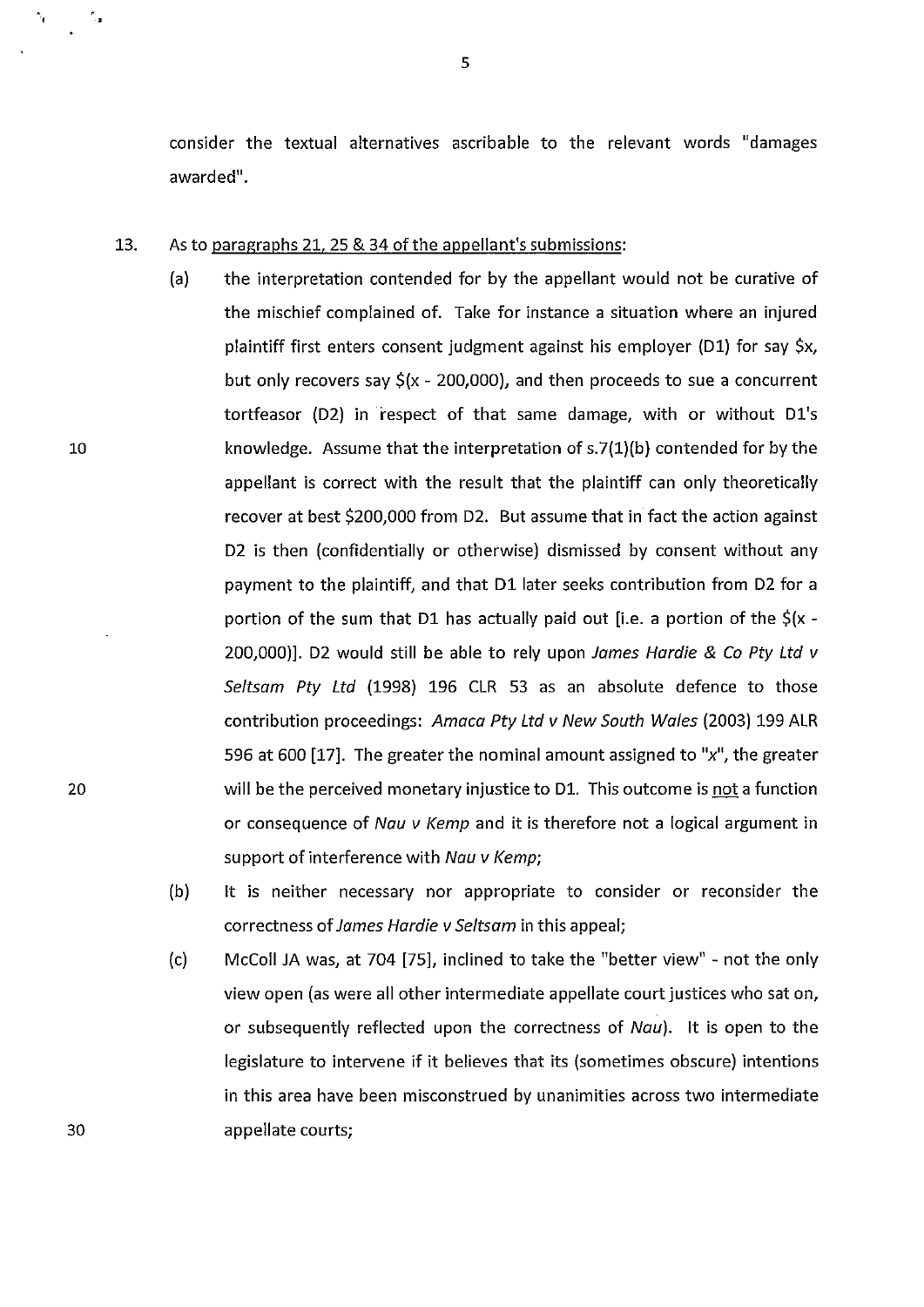- (d) in this case the plaintiff is giving full faith and credit (in respect of the earlier consent judgment), to the benefit of the appellant, to the full extent of the damages recovered from the first tortfeasor - see the Particulars of Damages dated 31 March 2009 (filed at first instance below) wherein the respondent volunteered the relevant information to the appellant. A decision of the High Court of Australia creating such an (equitable or common law) obligation upon plaintiffs to do so, or alternatively equivalent legislative intervention and compulsion, would cure any mischief complained of by the appellant. Prudent litigants in the position of the appellant may also interrogate plaintiffs as to the fact and content of previous settlements.
- 14. As to paragraph 26 of the appellant's submissions, this is incorrect. Section 7(1)(a) was enacted to enable a plaintiff to sue multiple tortfeasors. Secondly, the legislation has not "removed" or created a "bar" to the right to pursue "actions against other concurrent tortfeasors". Given the correct interpretation in the courts below, all the legislation has done is to cap the damages that is recoverable in a subsequent action, so that no more is obtained than the judgment first given by judicial deliberation, or to use the words in the second reading speech in WA in 1947, to cap the damages that is recoverable in the subsequent action, so that in the aggregate, no more is achieved than the "actual damage... sustained".
- 15. As to paragraph 27 of the appellant's submissions, the work performed by  $s.7(1)(b)$  is entirely different from the work performed by  $s.7(1)(c)$  and  $s.7(1)(a)$ . This is recognised by the appellant itself (for instance at paragraph 20 of the appellant's submissions). Secondly, it is the phrase "damages awarded in the judgment first given" that appears in s.7(1)(b) that textually and contextually distinguishes that subsection from  $s.7(1)(c)$  and  $s.7(1)(a)$ .
- 16. 30 As to paragraph 28 of the appellant's submissions, Nau is fortified by independent judicial consideration manifest within each of the reasons for decision of each member of the Court. There is no disparity, just differences in emphases. This is a

20

10

,,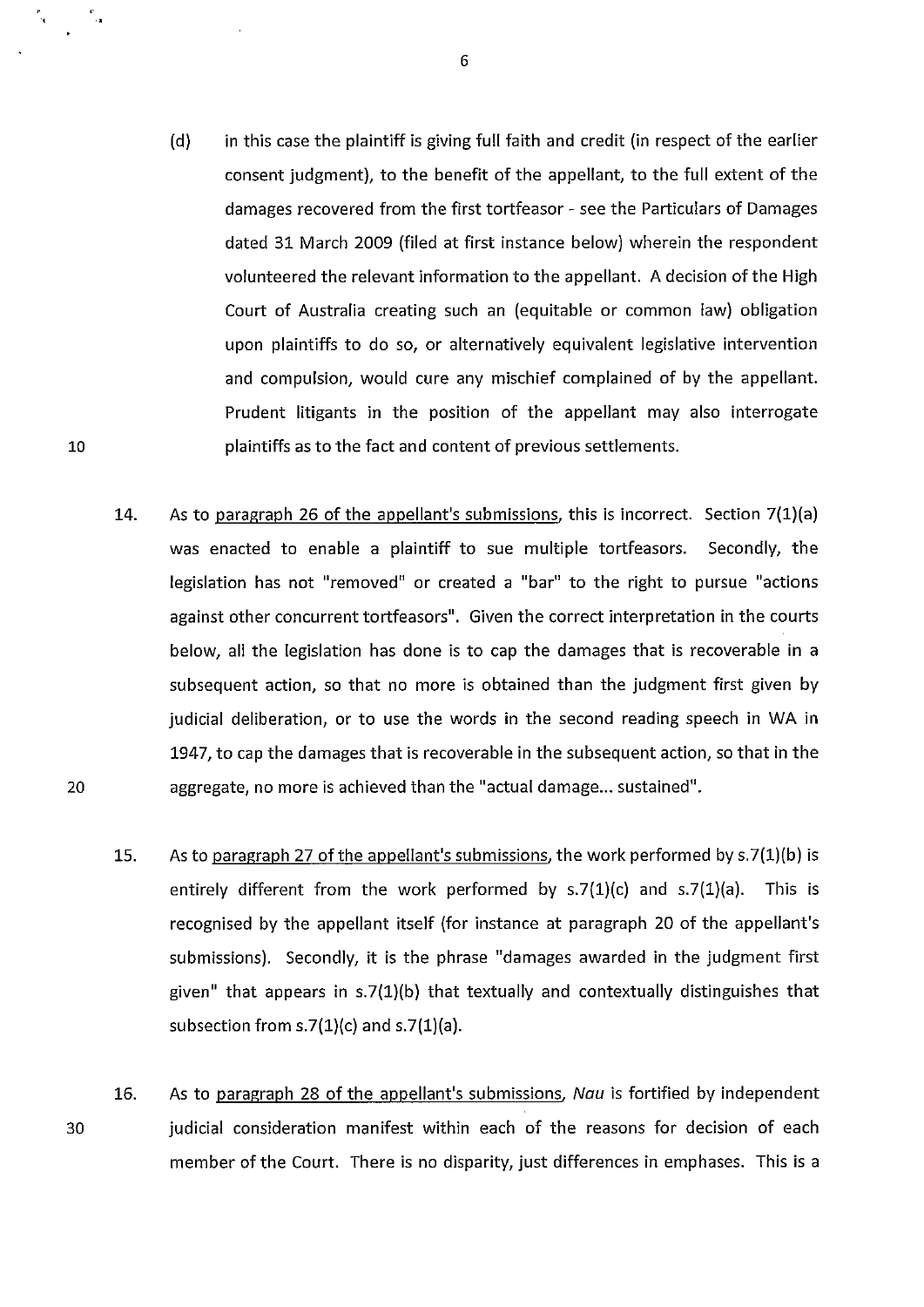feature of most unanimous decisions where each justice delivers separate reasons for coming to the same conclusion. The fact that the honourable Court of Appeal of Western Australia got it wrong at [25], when it held (without reasoning, let alone argument during the hearing of the appeal} that it was difficult to see how an alternate construction would discourage settlement, neither makes it a correct conclusion nor does it invalidate what the appellant cleverly (but not necessarily correctly) describes as a "central plank" of the reasoning in Nau. It is contended by the respondent, that Nau clearly incentivises plaintiffs to, as far as possible, settle actions against tortfeasors; and that before Nau, there was an incentive for concurrent tortfeasors to "hold out" on conducting reasonable negotiations, all against a continuing backdrop of legislative bias supporting multiple actions [see s.7(1}(a} in 1947; amendments to s.7 in 2003 referred to above; and notions of corrective justice - Imbree v McNeilly [2000] HCA 40 at [160]; (2008) 236 CLR 510].

- 17. As to paragraph 29 of the appellant's submissions, whilst it is accepted that "consequences cannot alter statutes, but may help fix its meaning" [per Benjamin Cardozo J in *Re Rouss* 221 N.Y. 81, 84 (N.Y., 1917}], it is an oversimplification to the point of being inaccurate to suggest (as the appellant does} that "properly advised parties will not be discouraged from settling". That statement also carries too many inherent assumptions as to be unhelpful to the exercise of statutory construction.
- 18. As to paragraph 30 of the appellant's submissions, the respondent repeats paragraphs 9(a} and 17 above.
- 19. As to paragraph 31 of the appellant's submissions, lower courts within the judicial hierarchy (even if said to be specialist tribunals} do not have a mortgage over the correct approach to statutory interpretation. Two intermediate appellate courts have now determined that the practice (if there ever was one}, was wrong.

10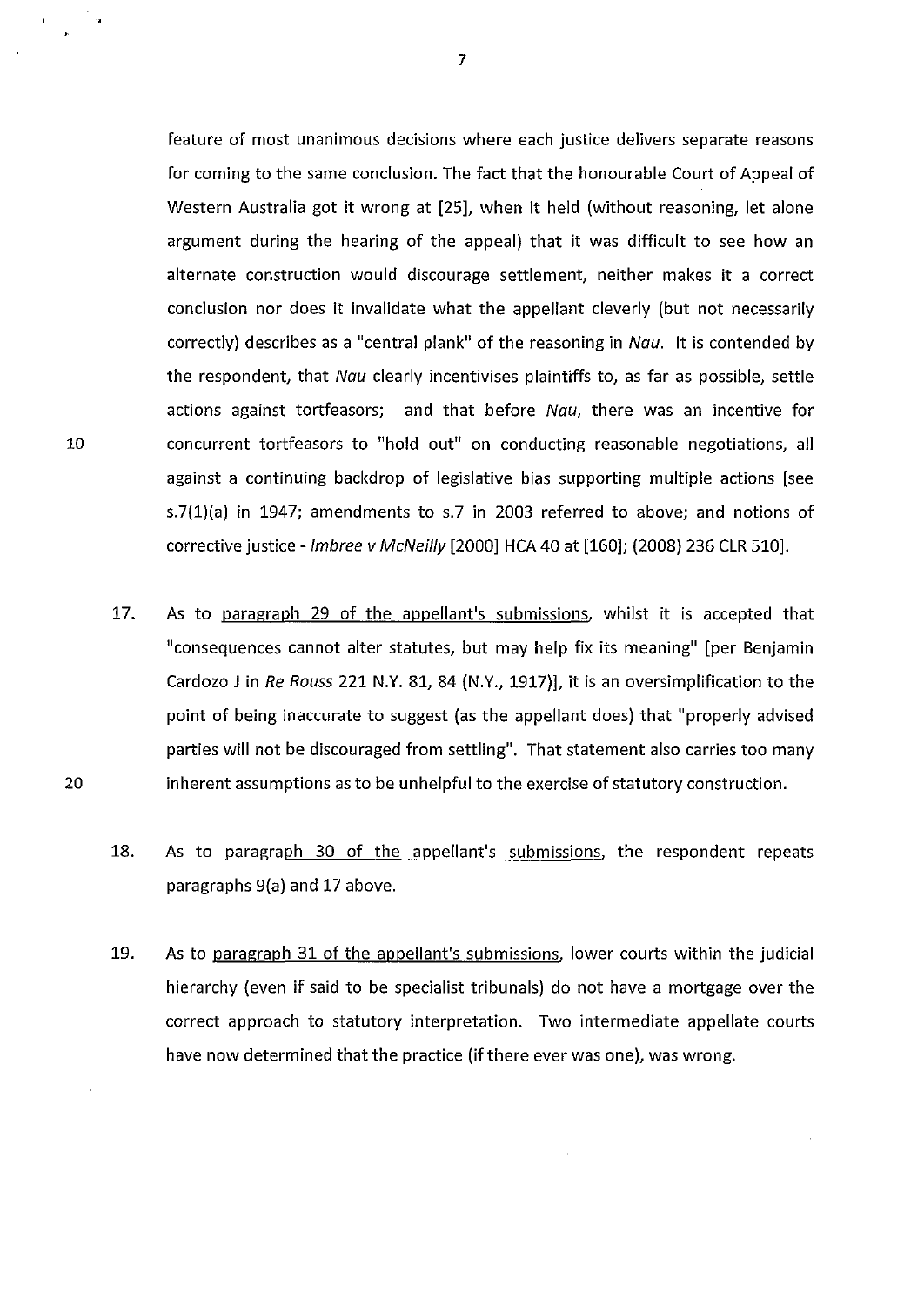- 20. As to *ASIC v Marlborough Gold Mines; Farah Constructions,* it is notable that *Nau* has been relevantly (if not synchronously) applied in *Morris v Riverwild Management Pty Ltd* [2011] VSCA 283 at [54], [55].
- 21. Further, where there is no contrary binding decision of the High Court of Australia, there is nothing wrong with the approach taken by the court of appeal below at [15], within the limits of horizontal stare decisis but also recognising the need to synthesise as far as coherently possible, the one common law of Australia: *Tegel v Madden* (1985) 2 NSWLR 591; *Wild v Eves* [1970] 2 NSWR 326; Lockhart, *"The Doctrine of Precedent- Today and Tomorrow"* (1987) 3 Aust Bar Rev 1, 2; Brenner, Saul, Spaeth, Harold, *"Stare indecisis: the alteration of precedent in the Supreme Court, 1946-1992",* Cambridge University Press (1995) at p.1; Young v Bristol Aeroplane Co Ltd [1944] KB 17; *Davis v Johnson* (1979) AC 264, 328; *Galley v Lee*  [1969] 2 Ch 17, 37; Kidd, *"Stare decisis in intermediate appellate courts: Practice in the English Court of Appeal, the Australian State courts and the New Zealand Court of Appeal* (1978) 52 AU 274-276; Prott, Lynde!, *"When will a Superior Court overrule its own decisions?"* (1978) 52 AU 304, 308, 314; *Chamberlain R* (1983) 46 ALR 493, 498; *Bennett* & *Wood v Orange City Council* (1967) 1 NSWLR 502, 503-504; *Nguyen v Nguyen* (1990) 169 CLR 245, 269; *Forster v Forster* (1907) VLR 159, 161; *R v Gassman*  (1961) Qd R 381, 385; *R v Johnson* [1964] Qd R 1, 18; *R v Scott-Hogarth* [1965] QWN 17; *Cavanagh v Claudius* [1906] WAR 33.

#### **PART VII - Respondent's argument on notice of contention**

22. Not applicable.

DATED 27<sup>th</sup> January 2011.

Muya

*(* B: Nugawela Counsel for the respondent Email: bnugawela@iinet.net.au Tel: 0419 887 811 (08) 6315 3355 Fax: (08) 9361 7414

10

,. . ' •

20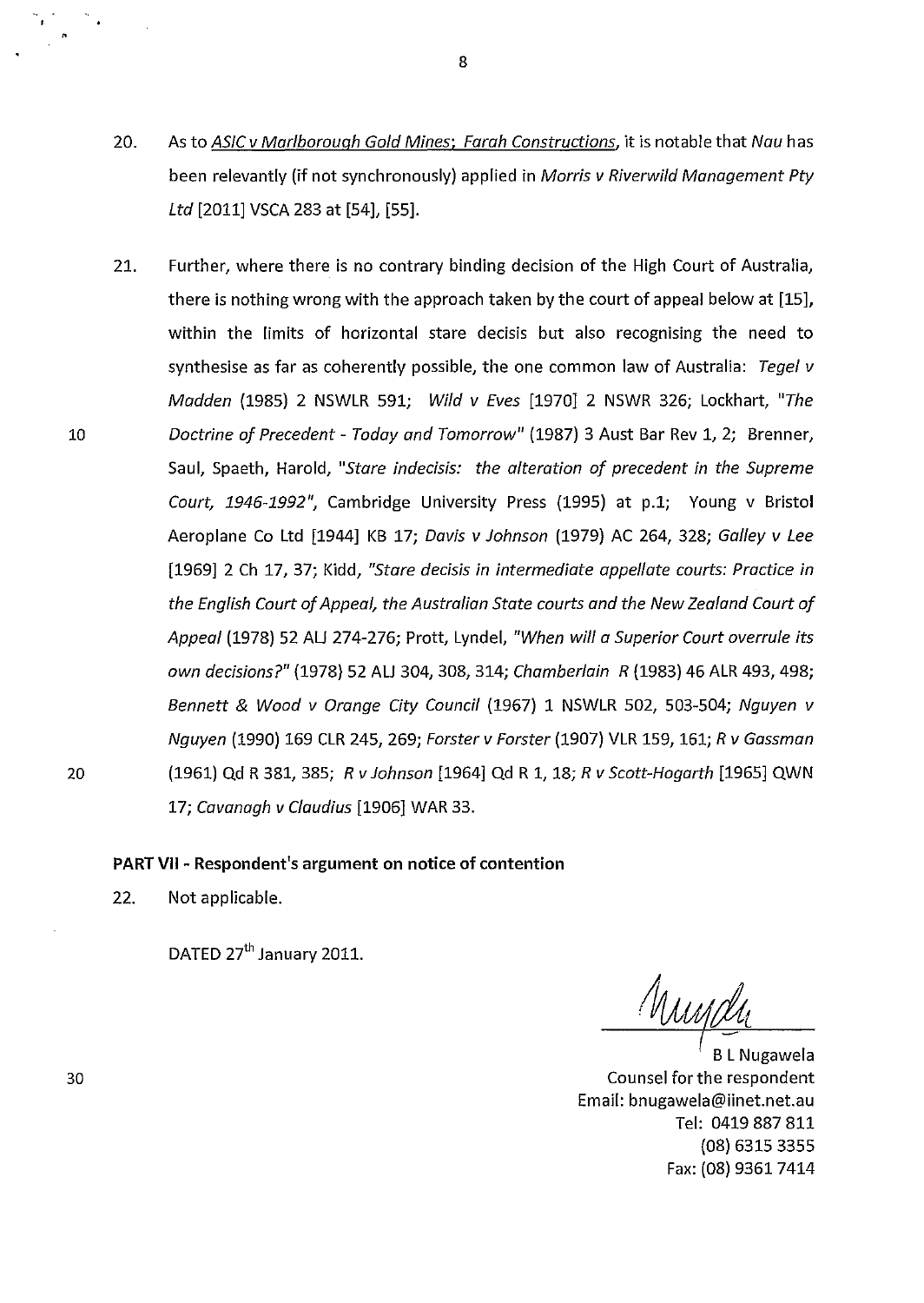

 $\frac{1}{\gamma}$  ,  $\alpha$  ,  $\beta$ 

 $\mathcal{L}_{\mathbf{A}}$ 

 $\ddot{\phantom{a}}$ 

Western Australia

# **Interpretation Act 1984**

As at 21 Jan 2011 Version 07 -a0-00 Extract from www.slp.wa.gov.au, see that website for further infommtion  $\epsilon_{\rm m}$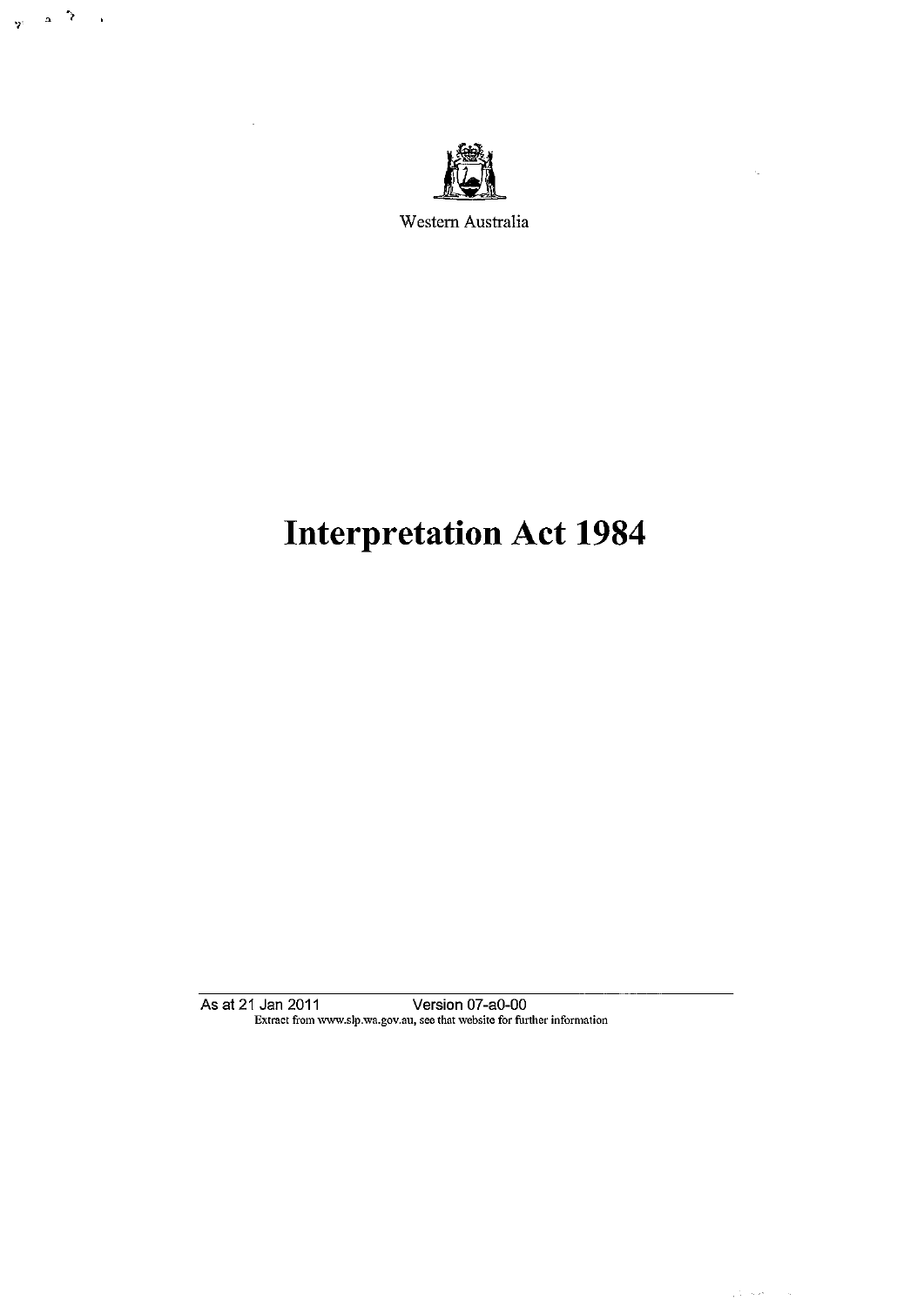**Interpretation Act 1984**  Part **I** Preliminary

**s.1** 

 $\tilde{\gamma}$ i.

# **Part I** — Preliminary

#### **1. Short title**

This Act may be cited as the *Interpretation Act 1984* <sup>1</sup> •

#### **2. Commencement**

This Act shall come into operation on I July 1984.

#### **3. Application**

(1) The provisions of this Act apply to every written law, whether the law was enacted, passed, made, or issued before or after the commencement of this Act, unless in relation to a particular written law -

- (a) express provision is made to the contrary; or
- (b) in the case of an Act, the intent and object of the Act or something in the subject or context of the Act is inconsistent with such application; or
- (c) in the case of subsidiary legislation, the intent and object of the Act under which that subsidiary legislation is made is inconsistent with such application.
- (2) The provisions of this Act apply to this Act as they apply to an Act passed after this Act commences.
- (3) A reference in section 17, 25, 43(6), 45, 50 or 64 to an Act, written law, enactment, or subsidiary legislation passed or made after the commencement of this Act shall be construed so as not to include any enactment which continues or directly amends, but does not repeal entirely, the text of an existing written law  $2$ .

#### **4. Act binds Crown**

This Act binds the Crown.

page 2 Version 07 -a0-00 As at 21 Jan 2011 **Extmct from www.slp.wa.gov.au, see that website for further infonnation**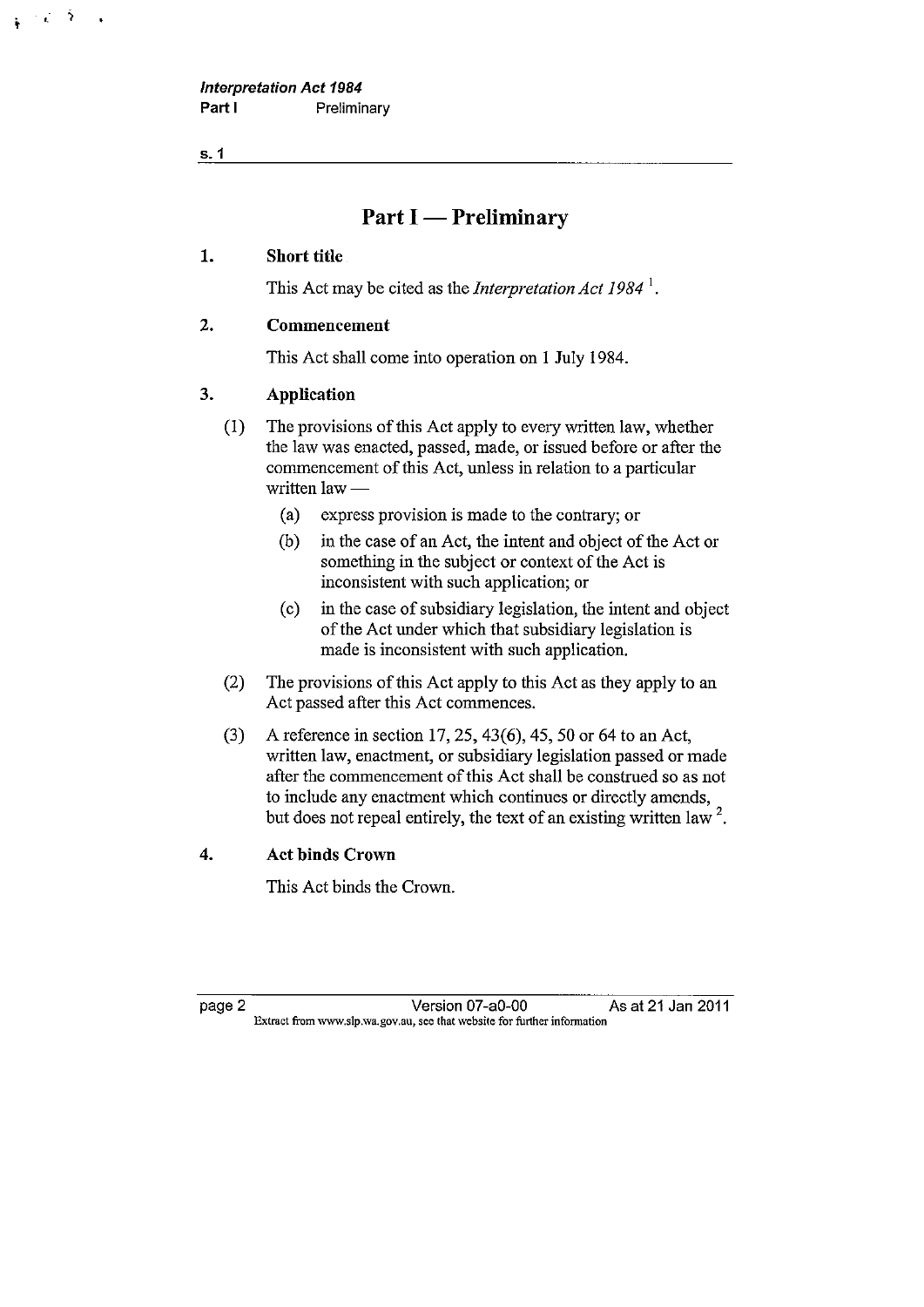s.15A

 $\ddot{\phantom{a}}$ 

#### 15A. Reference to paragraph

 $(1)$  In this section —

*paragraph* includes a subparagraph, item, subitem and any other similar provision.

(2) A reference in a written law to a paragraph includes a reference to a conjunction after it connecting it to another paragraph.

*[Section 15A inserted by No. 31 of 2010 s. 6.]* 

#### 16. Reference to written law is to written law as amended

- (1) A reference in a written law to a written law shall be deemed to include a reference to such written law as it may from time to time be amended.
- (2) A reference in a written law to a provision of a written law shall be construed as a reference to such provision as it may from time to time be amended.
- (3) A reference in a written law to an Imperial Act or a Commonwealth Act, or to a provision of an Imperial Act or a Commonwealth Act, shall be construed so as to include a reference to such Act or provision as it may from time to time be amended.

#### 17. Disjunctive construction of "or"

In relation to a written law passed or made after the commencement of this Act, but subject to section 3(3), *or, other,* and *otherwise* shall be construed disjunctively and not as implying similarity unless the word "similar" or some other word of like meaning is added.

#### 18. Purpose or object of written law, use of in interpretation

In the interpretation of a provision of a written law, a construction that would promote the purpose or object underlying the written law (whether that purpose or object is

page 18 Version 07-a0-00 As at 21 Jan 2011 Extract from www.slp.wa.gov.au, see that website for further information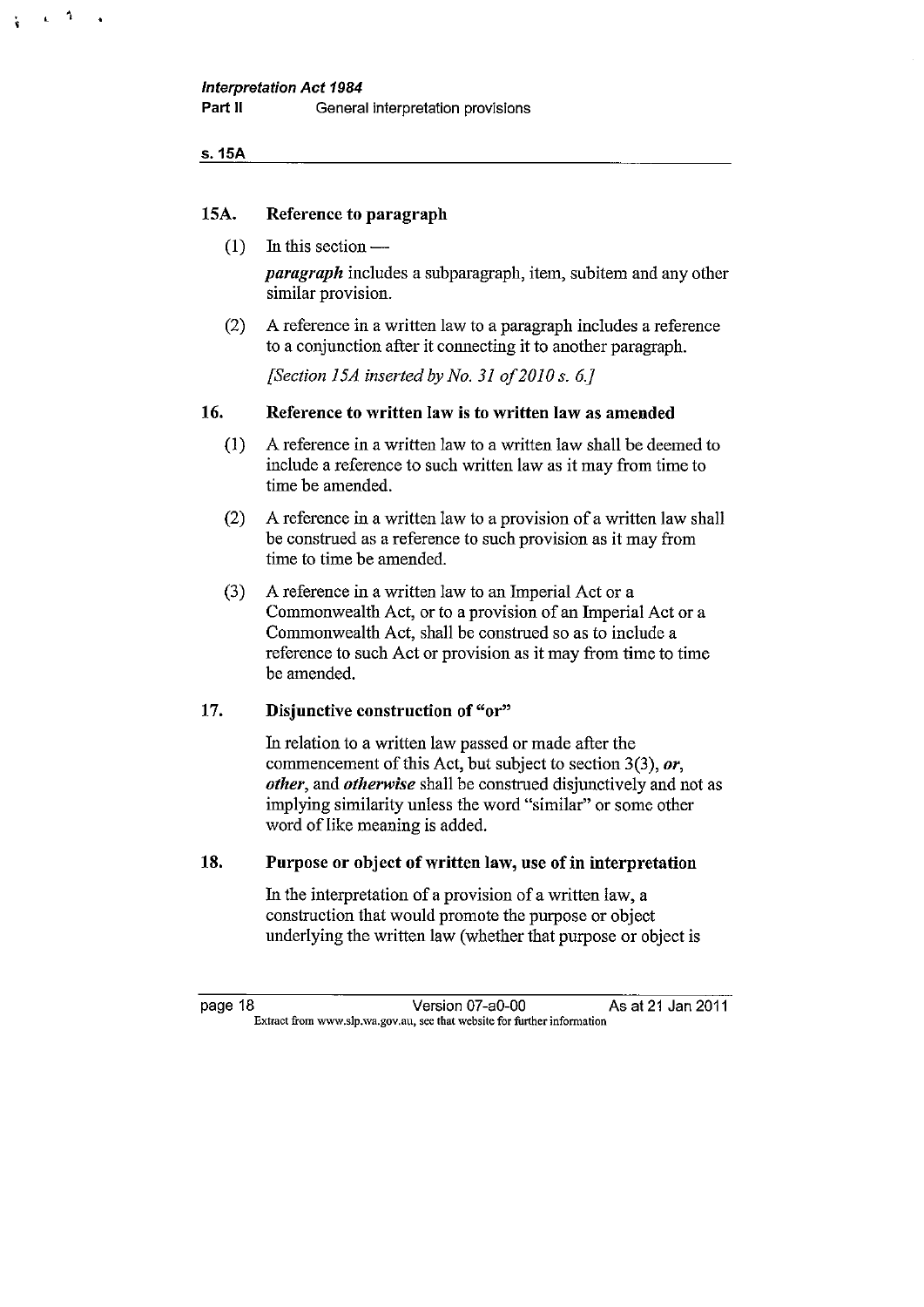expressly stated in the written law or not) shall be preferred to a construction that would not promote that purpose or object.

#### **19. Extrinsic material, use of in interpretation**

 $\Lambda$ 

- (I) Subject to subsection (3), in the interpretation of a provision of a written law, if any material not forming part of the written law is capable of assisting in the ascertainment of the meaning of the provision, consideration may be given to that material —
	- (a) to confirm that the meaning of the provision is the ordinary meaning conveyed by the text of the provision taking into account its context in the written law and the purpose or object underlying the written law; or
	- (b) to determine the meaning of the provision when  $-$ 
		- (i) the provision is ambiguous or obscure; or
		- (ii) the ordinary meaning conveyed by the text of the provision taking into account its context in the written law and the purpose or object underlying the written law leads to a result that is manifestly absurd or is unreasonable.
- (2) Without limiting the generality of subsection (I), the material that may be considered in accordance with that subsection in the interpretation of a provision of a written law includes —
	- (a) all matters not forming part of the written law that are set out in the document containing the text of the written law as printed by the Government Printer; and
	- (b) any relevant report of a Royal Commission, Law Reform Commission, committee of inquiry or other similar body that was laid before either House of Parliament before the time when the provision was enacted; and
	- (c) any relevant report of a committee of Parliament or of either House of Parliament that was made to Parliament or that House of Parliament before the time when the provision was enacted; and

As at 21 Jan 2011 **Version 07-a0-00 Dage 19 Extmct from www.slp.wa.gov.au, see that website for further information**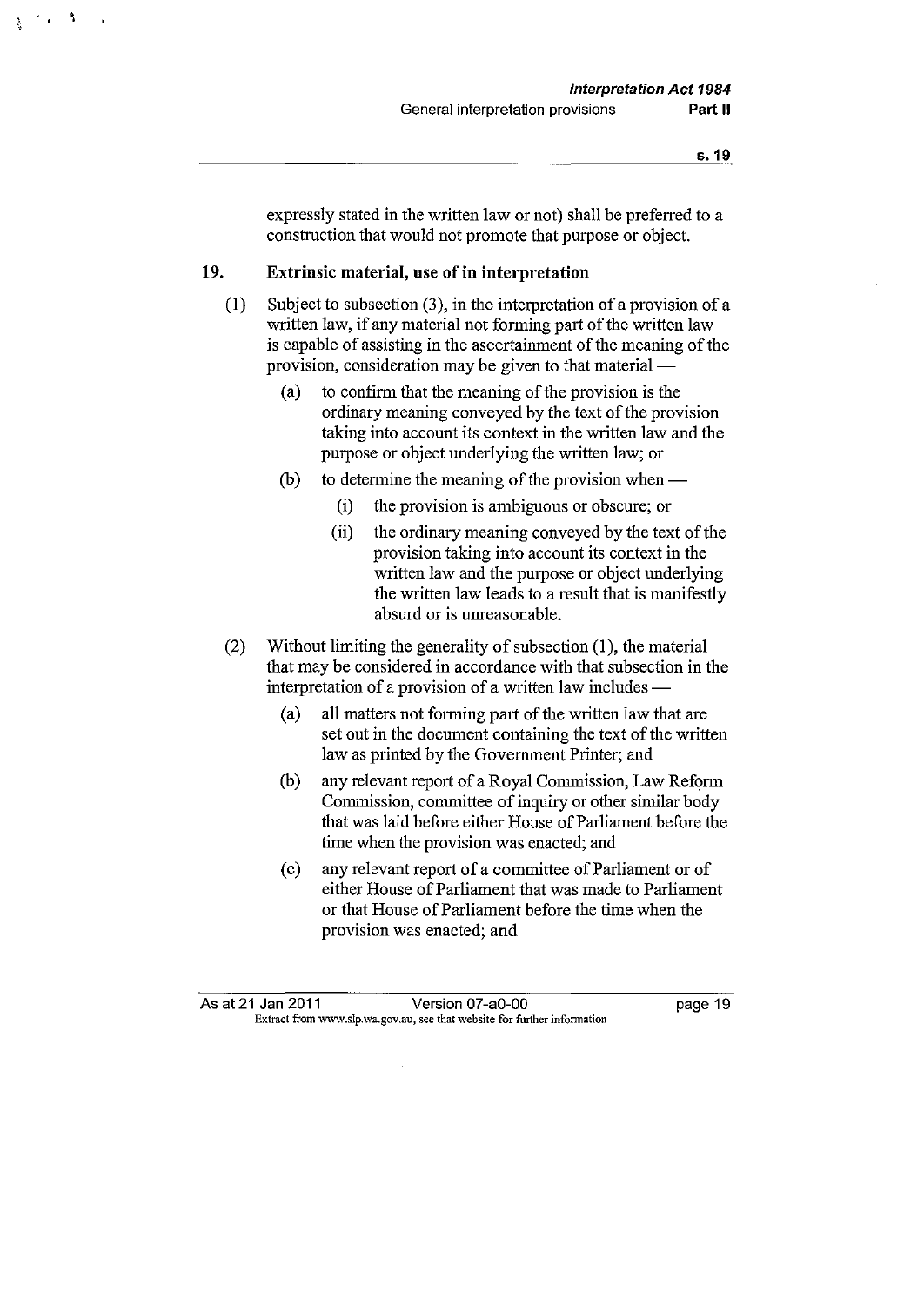**s.19** 

 $\mathbf{r} \in \mathbb{R}^{d}$ 

| (d) | any treaty or other international agreement that is |
|-----|-----------------------------------------------------|
|     | referred to in the written law; and                 |

- (e) any explanatory memorandum relating to the Bill containing the provision, or any other relevant document, that was laid before, or furnished to the members of, either House of Parliament by a Minister before the time when the provision was enacted; and
- (f) the speech made to a House of Parliament by a Minister on the occasion of the moving of a motion that the Bill containing the provision be read a second time in that House; and
- (g) any document (whether or not a document to which a preceding paragraph applies) that is declared by the written law to be a relevant document for the purposes of this section; and
- (h) any relevant material in any official record of proceedings in either House of Parliament.
- (3) In determining whether consideration should be given to any material in accordance with subsection  $(1)$ , or in considering the weight to be given to any such material, regard shall be had, in addition to any other relevant matters, to  $-$ 
	- (a) the desirability of persons being able to rely on the ordinary meaning conveyed by the text of the provision taking into account its context in the written law and the purpose or object underlying the written law; and
	- (b) the need to avoid prolonging legal or other proceedings without compensating advantage.

page 20 Version 07-a0-00 As at 21 Jan 2011 **Extract from www.slp.wa.gov.au, see that website for further infonnation**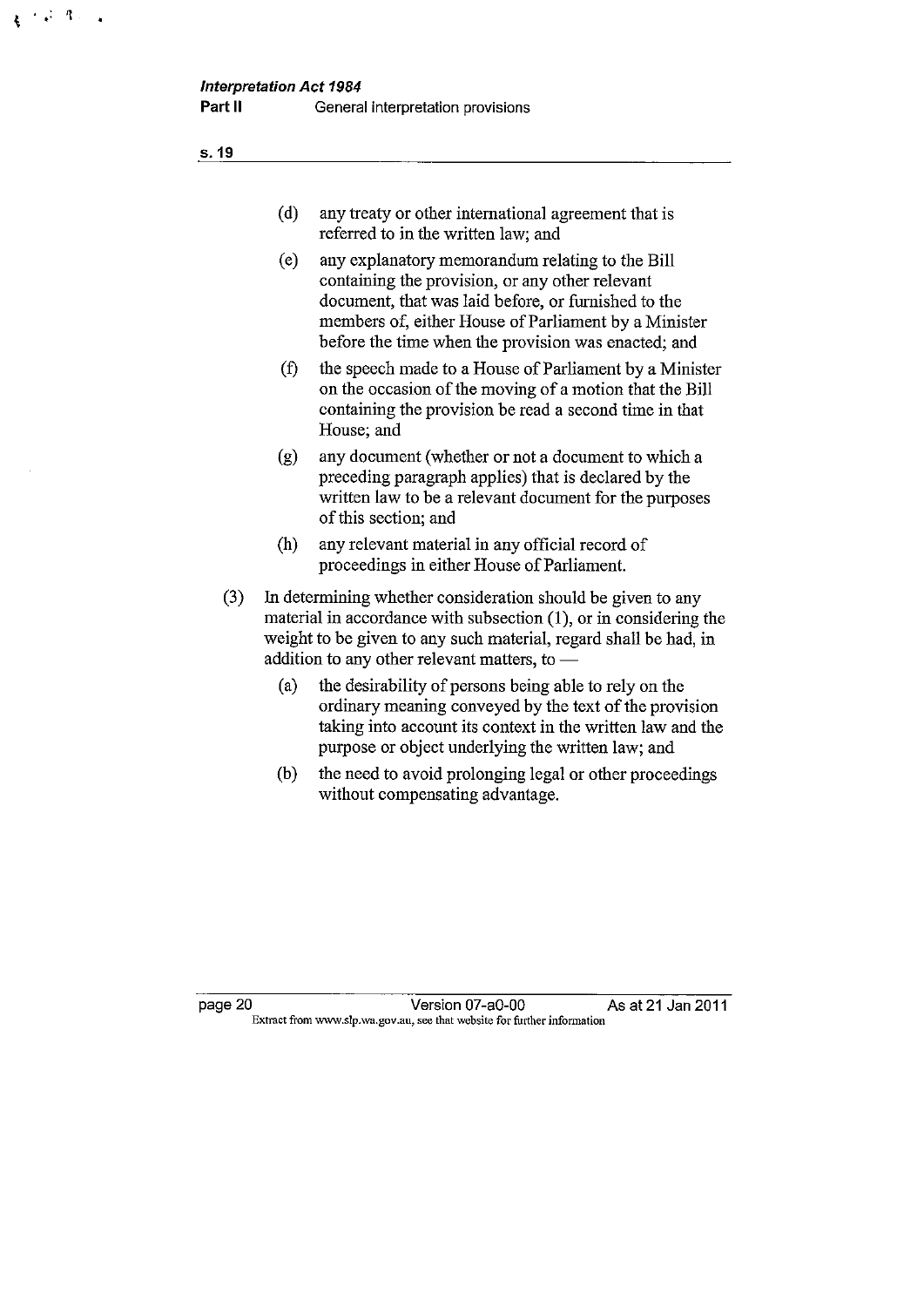miles an hour, because the pedes-<br>though the defendant was neglihe last opportunity of avoiding

, . . . . . . . .  $\mathbf{e}$  . . .  $\mathbf{e}$ 

nce.<br>this a step further; if A is drivat excessive speed when B steps  $m$ <sub>path</sub> in the same heedless manner, iver A sees the pedestrian B some  $\overline{N}$  and should be able to stop, se his brakes are out of order Il up in time and runs B down. antially to blame, and will hold, because, having seen the pedes-<br>ad the last opportunity of avoiding<br>ant and could have done so had he ad the last opportunity of avoiding ent and could have done so<br>negligent in having deficient  $n$  those two cases to show the  $\ln \frac{1}{3}$ ey and, in some respects, the injushe law where injury is oceasioned parties who are both negligent. The the Bill is that in such a case, all<br>the sufferer may have been neglig he proves that the other party was mages will be reduced to the extern negligence which has been shown intiff, the sufferer.

dmiralty, in English law there has  $\frac{1}{2}$  dmiralty,  $\frac{1}{2}$  and  $\frac{1}{2}$  and  $\frac{1}{2}$  and  $\frac{1}{2}$  and  $\frac{1}{2}$  and  $\frac{1}{2}$  and  $\frac{1}{2}$  and  $\frac{1}{2}$  and  $\frac{1}{2}$  and  $\frac{1}{2}$  and  $\frac{1}{2}$  and  $\frac{1}{2}$  and  $\frac{1}{2}$  and  $\frac{1}{2}$  and  $\frac{1$ two ships collide, the court does not the ship had the last opportunity and the last separation of the court says in the accident. The court says were and that ship A was three-quarter to blame and ship B one-quarter to blame are an in B one-quarter to blame are an in the decision, the comparison is the two ships pay for the density in and in those proportions. We denote \* the two ships pay for the damage pply something of the same principle ease of collisions on land or injury ined on land, which may be the results. ,e easy which may be the rest of both parties, so the service of both parties, so the service of the may say, when two parties uch a matter, to one "you were"  $_{\text{bdry}}$  to blame, perhaps only one  $\frac{1}{10}$  the other, "you were green-eighths," and so haps seven-eighths," hages according to the degree of tions to the cause of the accident is of law was adopted in Englands<br>\* t of 1845. I will read from the past  $\begin{array}{c} \text{if } \text{if } 1845, \text{if } 1845, \text{if } 1845 \text{ if } 1845 \text{ if } 1945 \text{ if } 1945 \text{ if } 1945 \text{ if } 1945 \text{ if } 1945 \text{ if } 1945 \text{ if } 1945 \text{ if } 1945 \text{ if } 1945 \text{ if } 1945 \text{ if } 1945 \text{ if } 1945 \text{ if } 1945 \text{ if } 1945 \text{ if } 1945 \text{ if } 1945 \text{ if }$ ry Negligence) Act, 1945-

' Where any person suffers damage as the result partly of his own fault and partly of the fault of any other person or persons, a claim in respect of that damage shall not be defeated by reason of the fault of the person suffering the damage, but the damages recoverable in respect thereof shall be reduced to such extent as the court thinks just and equitable having regard to the claimant's share in the responsibility for the damage.

That is fhe principle embodied in this Bill and it follows the reform in the English law adopted in 1945. The second part of the Bill relates to a still more technical subject, from the point of view of wording, and that is a contribution between tortfeasors, who are wrongdoers. The second part of this Bill is practically identical with a part of the Law Reform (Miscellaneous Provisions) Act, No. 29 of 1941, passed by this House in that year. That measure contained a section dealing with contributions hetween the wrongdoers or tortfeasors. With minor amendment, this Bill lifts that part of the Act of 1941, already passed by this Parliament, and incorporates it in this Bill for the sake of having two related matters brought together in the same Act of Parliament. This part deals with people who jointly commit a wrong against some other person. be that they jomtly light \a fire that burns him out or jointly conspire to defraud him. They commit a wrong against some other person and, as the law now stands, if he stiles one of the two, who wronged him, and 'recovers judgment, he is debarred from suing the other, even though he may not be able to recover compensation from the one he has obtained judgment against, because that one has no money. He is not able to pursue his remedy against the other one or more who wronged him.

This measure alters that and makes proif there are two or more wrongdoers and one only is sued, or one or two who committed the wrong, and indgment is obtained, it will not be a bar alosuing any other or others of the wrongders if the sufferer desires to do so, procourse, that he cannot recover anore than the actual damage he has sus-By a further rule of the exlating law, where there are two or more who jointly commit somebody's injury, and if pne of them pays compensation to the sufexperience in the compelled to do so, he cannot scover any compensation from any other or wrongdoers because it was

held that they were all in the wrong together, and the law will not help one to recover from the others. If the sufterer sustains damage to the extent of say £1,000, and one wrongdoer pays up, he cannot go to the other and say, "You should pay £500 to me so as to make it an equality of liability on the part of both of us, because we were both equally liable."

This Bill rectifies that position and ensures that if there are two or more wrongdoers and one pays up to the sufferer, he' can recover a contribution from the other or others associated with him in the commission -of the wrong, the judge deciding whether the other, or others, shall pay up the full proportionate share. Furthermore, the judge has power if he thinks fit to say, "Well, in the circumstances, although you may have paid the full amount to the sufferer, I will not enable you to recover anything from anyone else." He might hold it was not equitable in the circumstances. These are the main provisions in this law reform-Bill. First of all, it provides means by which, if two parties are negligent, the responsibility for damage they, or either of them, incur may be spread in proportion to the degree of negligence exhibited that caused the accident.

The other part will deal with people who jointly cause an injury to a third person and will enable the injured person to recover fully from the wrongdoers, and for any wrongdoer who has paid more than hisshare to recover a contribution from any others who may have been responsible with him in the commission of the wrong. With that, I will leave any further explanation, if members will be good enough to pass the second reading, till the Committee stage, when I will be 'pleased to discuss the provisions in the several clauses and to give any explanation I can as to the need for them and the operation they will have. This is a reform of the law that will be weil worth-while. There has been much criticism of this particular weakness in our law regarding collisions on land for many years. Owing to that criticism, the British House of Commons corrected the position in 1945, and that reform we now seek to adopt here. I .move-

That the Bill be now read a second time.

On motion by Mr. Smith, debate adjourned.

*HoUse adjbu-rned at 9.13 p.m.*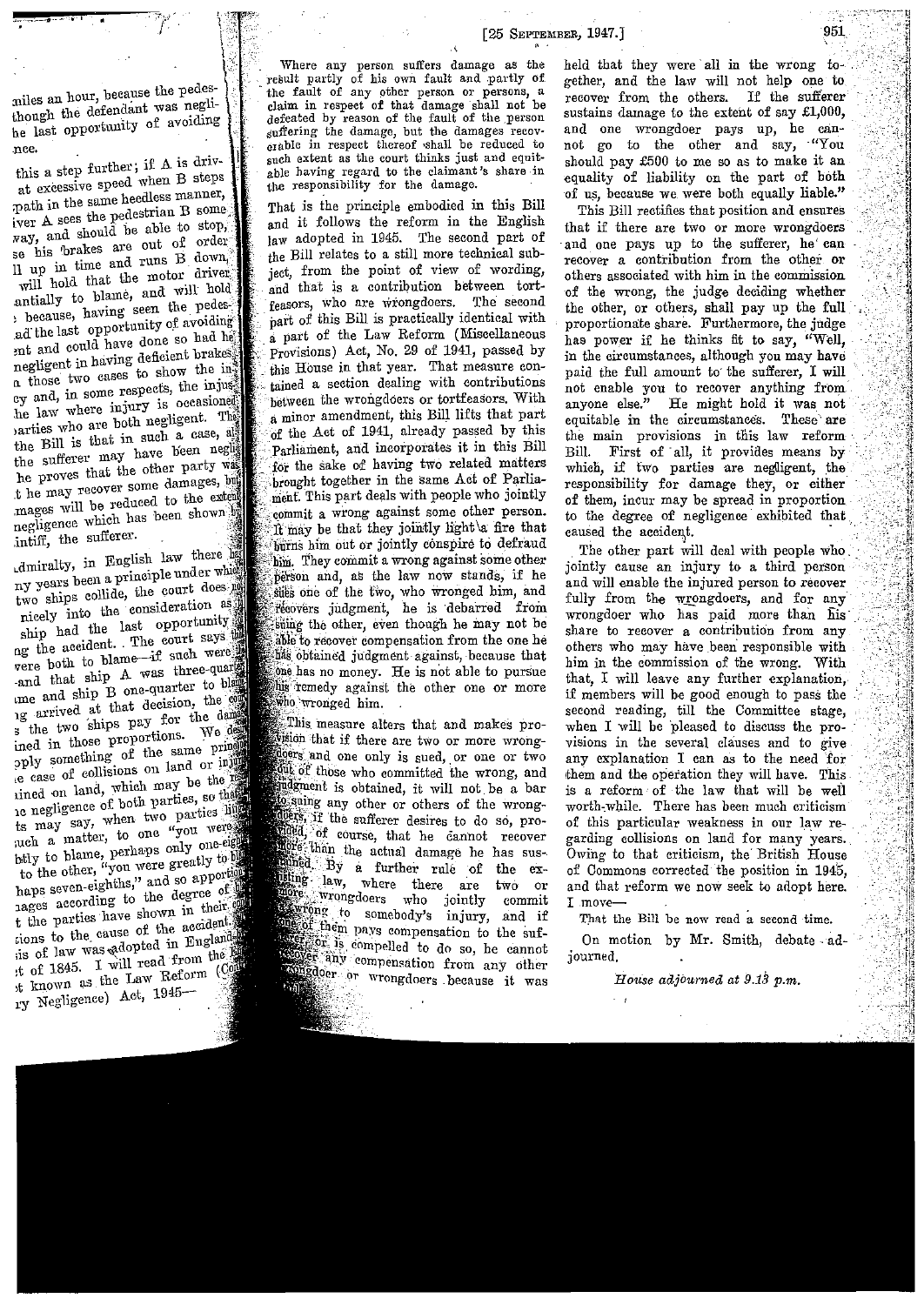

New South Wales

# **Civil Liability Act 2002 No 22**

## **Status information**

#### Currency of version

 $\sim$  1

Current version for 6 January 2012 to date (generated 9 January 2012 at 11 :14). Legislation on the NSW legislation website is usually updated within 3 working days.

#### Provisions in force

All the provisions displayed in this version of the legislation have commenced. For **commencement and other details see the Historical notes.** 

**This version of the legislation is compiled and maintained in a database of legislation by the Parliamentary Counsel's Office and published on the NSW legislation website.** 

 $\mathcal{L}$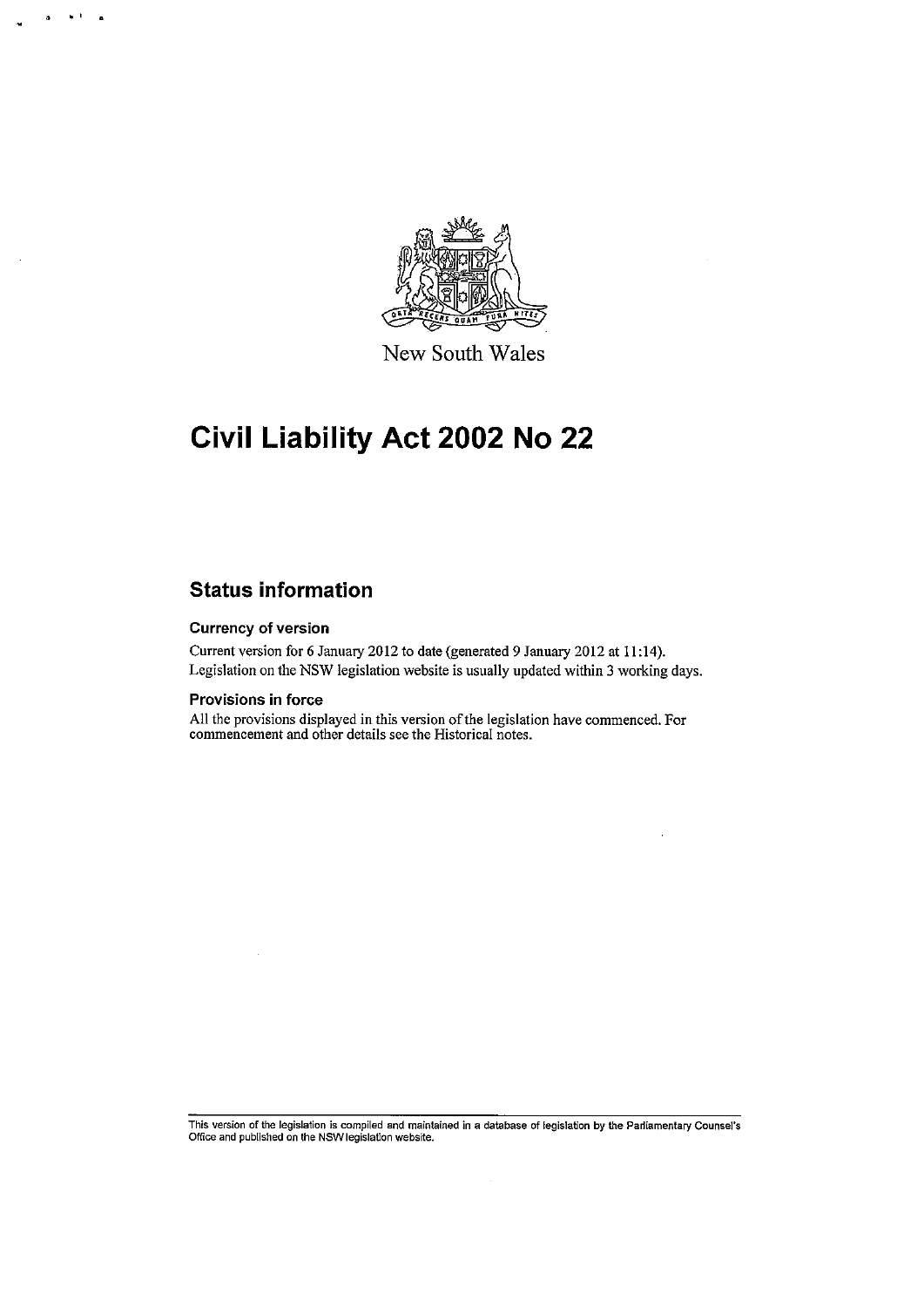**i) Oo I a** 

- (a) a defendant in proceedings involving an apportionable claim has reasonable grounds to believe that a particular person (the other *person*) may be a concurrent wrongdoer in relation to the claim, and
- (b) the defendant fails to give the plaintiff, as soon as practicable, written notice of the information that the defendant has about:
	- (i) the identity of the other person, and
	- (ii) the circumstances that may make the other person a concurrent wrongdoer in relation to the claim, and
- (c) the plaintiff unnecessarily incurs costs in the proceedings because the plaintiff was not aware that the other person may be a concurrent wrongdoer in relation to the claim,

the court hearing the proceedings may order that the defendant pay all or any of those costs of the plaintiff.

(2) The court may order that the costs to be paid by the defendant be assessed on an indemnity basis or otherwise.

#### **36 Contribution not recoverable from defendant**

A defendant against whom judgment is given under this Part as a concurrent wrongdoer in relation to an apportionable claim:

- (a) cannot be required to contribute to any damages or contribution recovered from another concurrent wrongdoer in respect of the apportionable claim (whether or not the damages or contribution are recovered in the same proceedings in which judgment is given against the defendant), and
- (b) cannot be required to indemnify any such wrongdoer.

#### **37 Subsequent actions**

- (1) In relation to an apportionable claim, nothing in this Part or any other law prevents a plaintiff who has previously recovered judgment against a concurrent wrongdoer for an apportionable part of any damage or loss from bringing another action against any other concurrent wrongdoer for that damage or loss.
- (2) However, in any proceedings in respect of any such action the plaintiff cannot recover an amount of damages that, having regard to any damages previously recovered by the plaintiff in respect of the damage or loss, would result in the plaintiff receiving compensation for damage or loss that is greater than the damage or loss actually sustained by the plaintiff.

Current version for 6.1.2012 to date (generated on 9.01.2012 at 11 :14)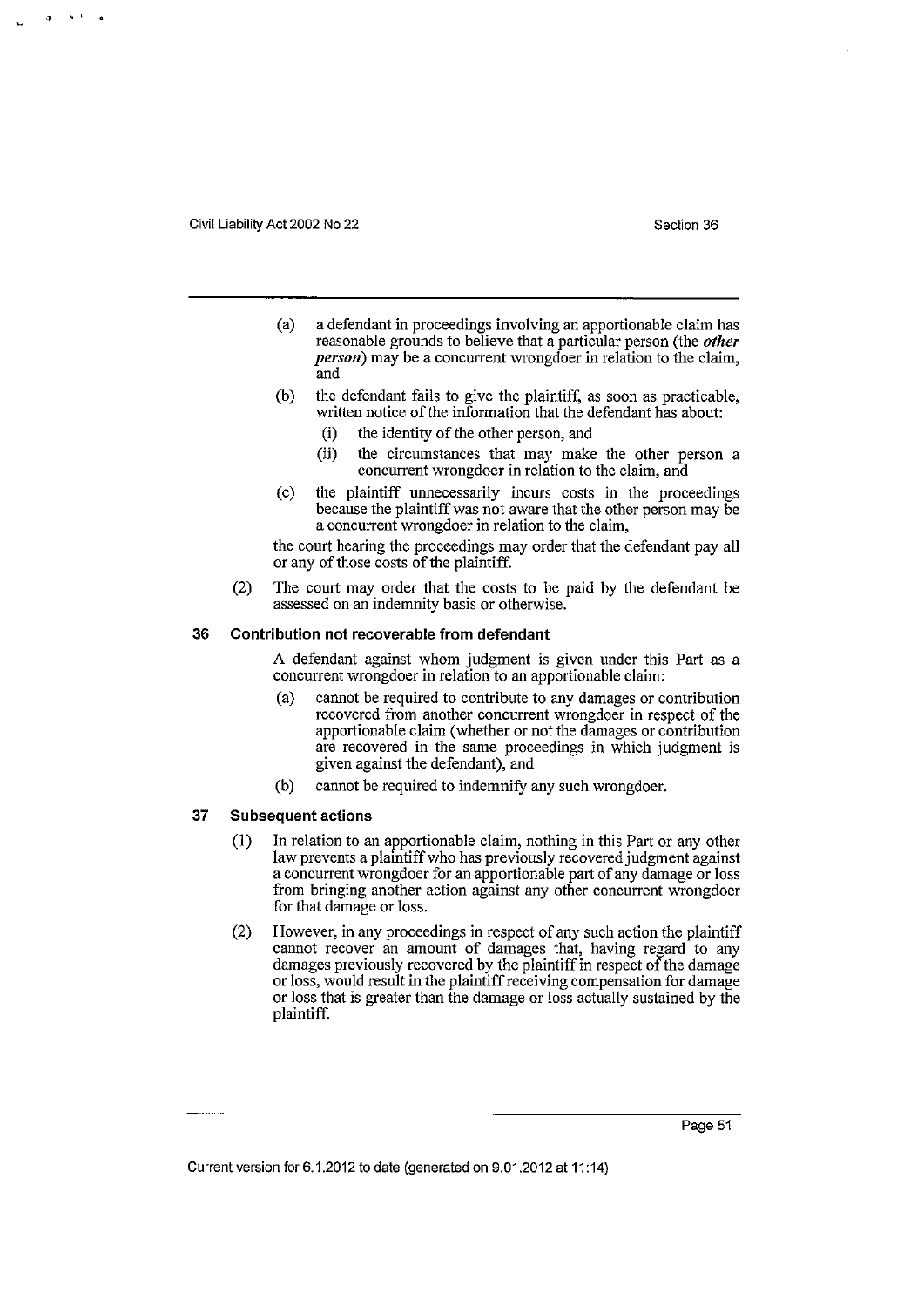

.<br>In , if  $\mathbb{E}[\mathcal{S}^{(1)}]$  is

 $\bar{\mathcal{A}}$ 

Western Australia

# Civil Liability Act 2002

As at 01 Mar 2011 Version 03-g0-00 Extract from www.slp.wa.gov.au, see that website for further information